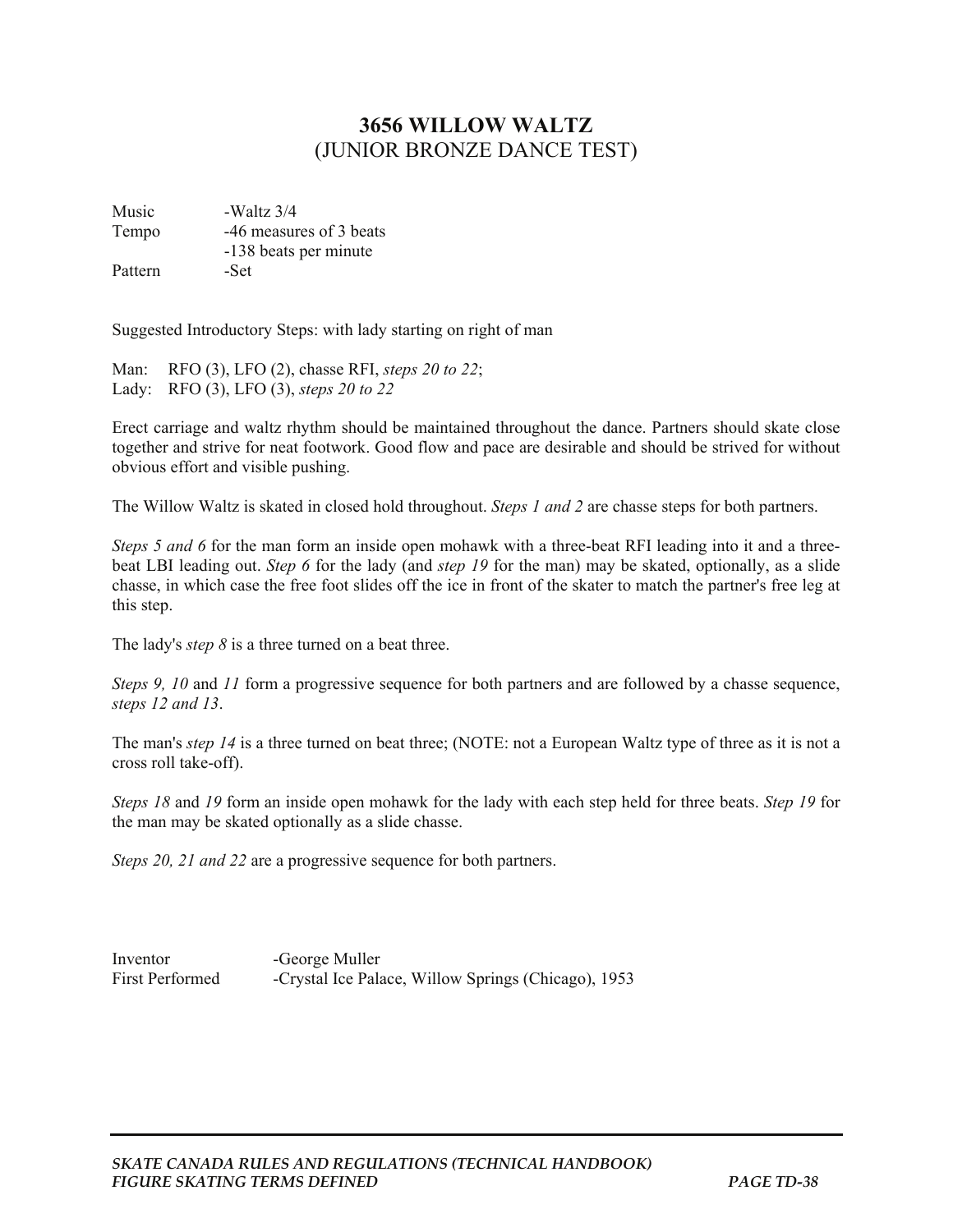## **3656 WILLOW WALTZ**

| Hold   | <b>Step</b><br>No.<br>1 | <b>Man's Step</b><br><b>RFO</b> | <b>Number of beats of Music</b> |                         |                | <b>Lady's Step</b> |  |
|--------|-------------------------|---------------------------------|---------------------------------|-------------------------|----------------|--------------------|--|
| Closed |                         |                                 |                                 | $\overline{2}$          |                | <b>LBO</b>         |  |
|        | $\overline{c}$          | LFI-Ch                          |                                 | $\mathbf{1}$            |                | RBI-Ch             |  |
|        | $\overline{\mathbf{3}}$ |                                 |                                 |                         |                |                    |  |
|        |                         | <b>RFO</b>                      |                                 | $\overline{3}$          |                | <b>LBO</b>         |  |
|        | $\overline{4}$          | <b>LFO</b>                      |                                 | $\mathfrak{Z}$          |                | <b>RBO</b>         |  |
|        | $\overline{5}$          | <b>RFI</b>                      |                                 | $\overline{\mathbf{3}}$ |                | <b>LFO</b>         |  |
|        |                         | OpMo                            |                                 |                         |                |                    |  |
|        | 6                       | LBI                             |                                 | $\mathfrak{Z}$          |                | <b>RFI</b>         |  |
|        | $\overline{7}$          | <b>RBO</b>                      |                                 | 3                       |                | <b>LFO</b>         |  |
|        | 8                       | <b>LBO</b>                      | $\overline{3}$                  |                         | $2 + 1$        | RFO3               |  |
|        | $\overline{9}$          | <b>RFO</b>                      |                                 | $\overline{2}$          |                | <b>LBO</b>         |  |
|        | 10                      | LFI-Pr                          |                                 | $\mathbf{1}$            |                | RBI-Pr             |  |
|        | 11                      | <b>RFO</b>                      |                                 | 3                       |                | <b>LBO</b>         |  |
|        | 12                      | <b>LFO</b>                      |                                 | $\overline{2}$          |                | <b>RBO</b>         |  |
|        | 13                      | RFI-Ch                          |                                 | $\mathbf{1}$            |                | LBI-Ch             |  |
|        | 14                      | LFO3                            | $2+1$                           |                         | $\overline{3}$ | <b>RBO</b>         |  |
|        | 15                      | <b>RBO</b>                      |                                 | $\mathfrak{Z}$          |                | <b>LFO</b>         |  |
|        | 16                      | ${\rm LBO}$                     |                                 | $\overline{\mathbf{3}}$ |                | <b>RFO</b>         |  |
|        | 17                      | <b>RBI</b>                      |                                 | 3                       |                | <b>LFI</b>         |  |
|        | 18                      | <b>LFO</b>                      |                                 | $\overline{3}$          |                | <b>RFI</b>         |  |
|        |                         |                                 |                                 |                         |                | OpMo               |  |
|        | 19                      | <b>RFI</b>                      |                                 | 3                       |                | LBI                |  |
|        | 20                      | <b>LFO</b>                      |                                 | $\overline{2}$          |                | <b>RBO</b>         |  |
|        | 21                      | RFI-Pr                          |                                 | $\mathbf{1}$            |                | LBI-Pr             |  |
|        | 22                      | <b>LFO</b>                      |                                 | $\overline{\mathbf{3}}$ |                | <b>RBO</b>         |  |